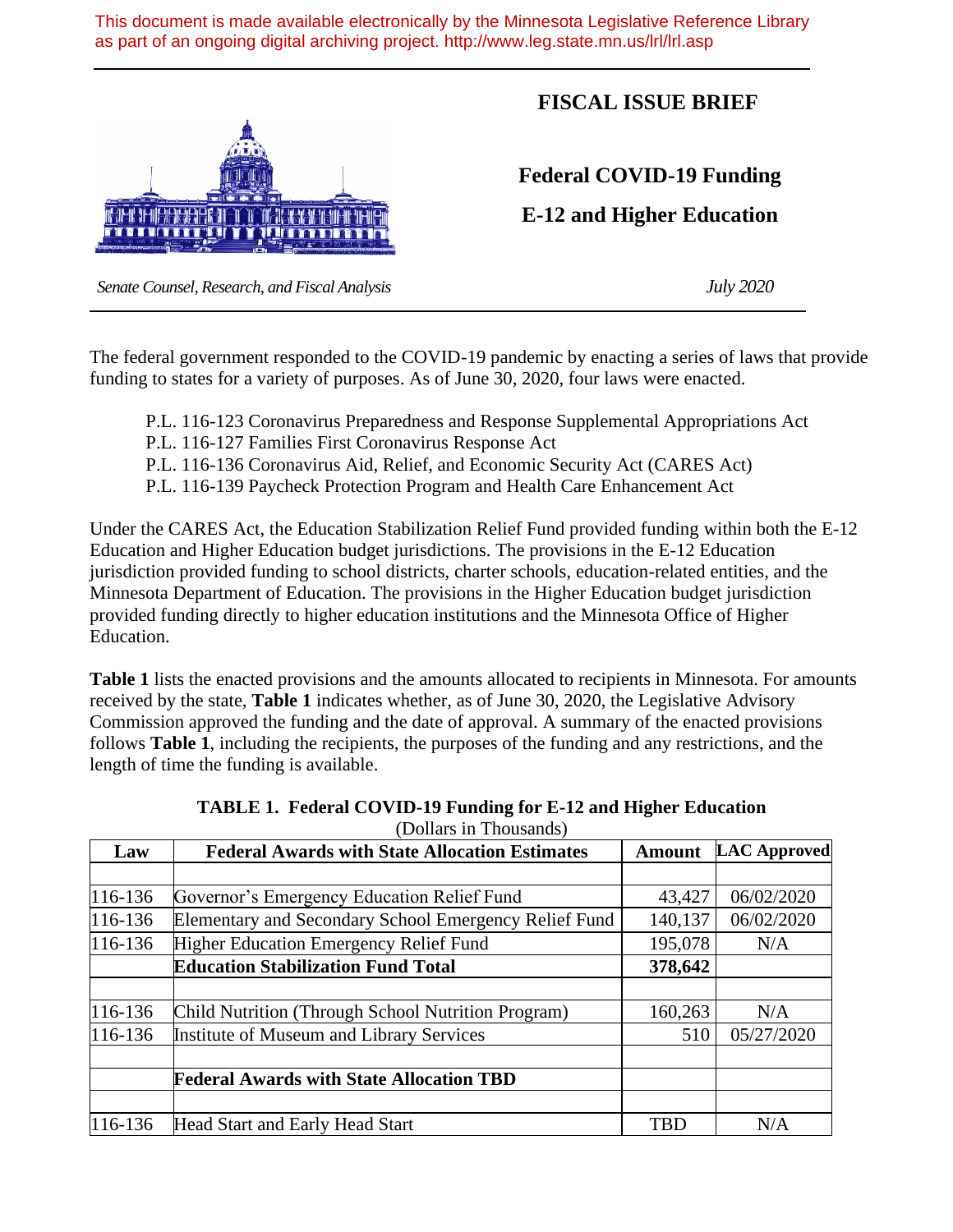## **Summary of Federal COVID-19 Funding for E-12 Education**

**Governor's Emergency Education Relief (GEER) Fund.** The CARES Act awarded nearly \$3 billion in GEER funding to governors based on each state's population age five to 24 and the number of students age five to 17 qualifying for Title I-A funding. Minnesota was allocated \$43.4 million. The purpose of the GEER Fund is to provide local education agencies, institutions of higher education, and other education-related entities with funding for emergency needs related to COVID-19. The governor has discretion to determine how the funding is distributed within the state. Funding must be obligated by the state within one year of receipt and spent by September 30, 2022. GEER funding is not subject to federal rules prohibiting revenue replacement.

The Minnesota Department of Education (MDE) was allocated \$38.1 million from the GEER Fund. Most of this funding will be awarded to school districts and charter schools to provide technology devices and internet connectivity to students, as well as to offer summer school programming. Additionally, \$5 million of MDE's allocation will be awarded through competitive grants to non-profit educational entities for providing comprehensive enrichment programming and services to children who are under the age of eight.

**Elementary and Secondary School Emergency Relief (ESSER) Fund.** Minnesota received \$140.1 million from the ESSER Fund. Of this amount, \$126.1 million, or 90 percent, was distributed through a formula to school districts and charter schools based on their fiscal year 2020 federal Title I-A allocation. Funding can be spent on any of the 12 federal allowable uses, which include purchasing cleaning supplies, implementing local preparedness and response efforts, providing mental health services, and maintaining continuity of education services, among other uses.

Of the remainder, \$13.3 million, or 9.5 percent, will be awarded to school districts or charter schools that did not receive: 1) a formula allocation, 2) at least \$10,000, or 3) funding proportional to their share of students from historically underserved populations. Funding must first be used to provide summer school programming and mental health supports in schools. Any remaining funds must be used in accordance with the federal allowable uses to meet the needs of students from historically underserved populations.

The final \$700,686, or 0.5 percent, is available to MDE for administrative costs. All ESSER funding must be obligated by the state within one year of receipt and spent by September 30, 2022. A school district must provide equitable services to a nonpublic school in the same manner as required under Title I-A. ESSER funding is not subject to federal rules prohibiting revenue replacement.

**Child Nutrition.** Each year, MDE receives an annual Nutrition Grant from the U.S. Department of Agriculture to cover the reimbursable meal costs of the National School Lunch and Breakfast program, Special Milk program, Child and Adult Care Food program, and the Summer Food Service program. The CARES Act provided an additional \$160.3 million that was amended into MDE's fiscal year 2020 federal Nutrition Grant in anticipation of greater need for these programs. For meals served from March to September of 2020, funding from the CARES Act must be used for meal reimbursements prior to the funding available under the state's annual Nutrition Grant.

## **Summary of Federal COVID-19 Funding for Higher Education**

**Higher Education Emergency Relief (HEER) Fund.** Minnesota institutions of higher education received a total of \$195.1 million in direct appropriations under the HEER Fund. Most of the